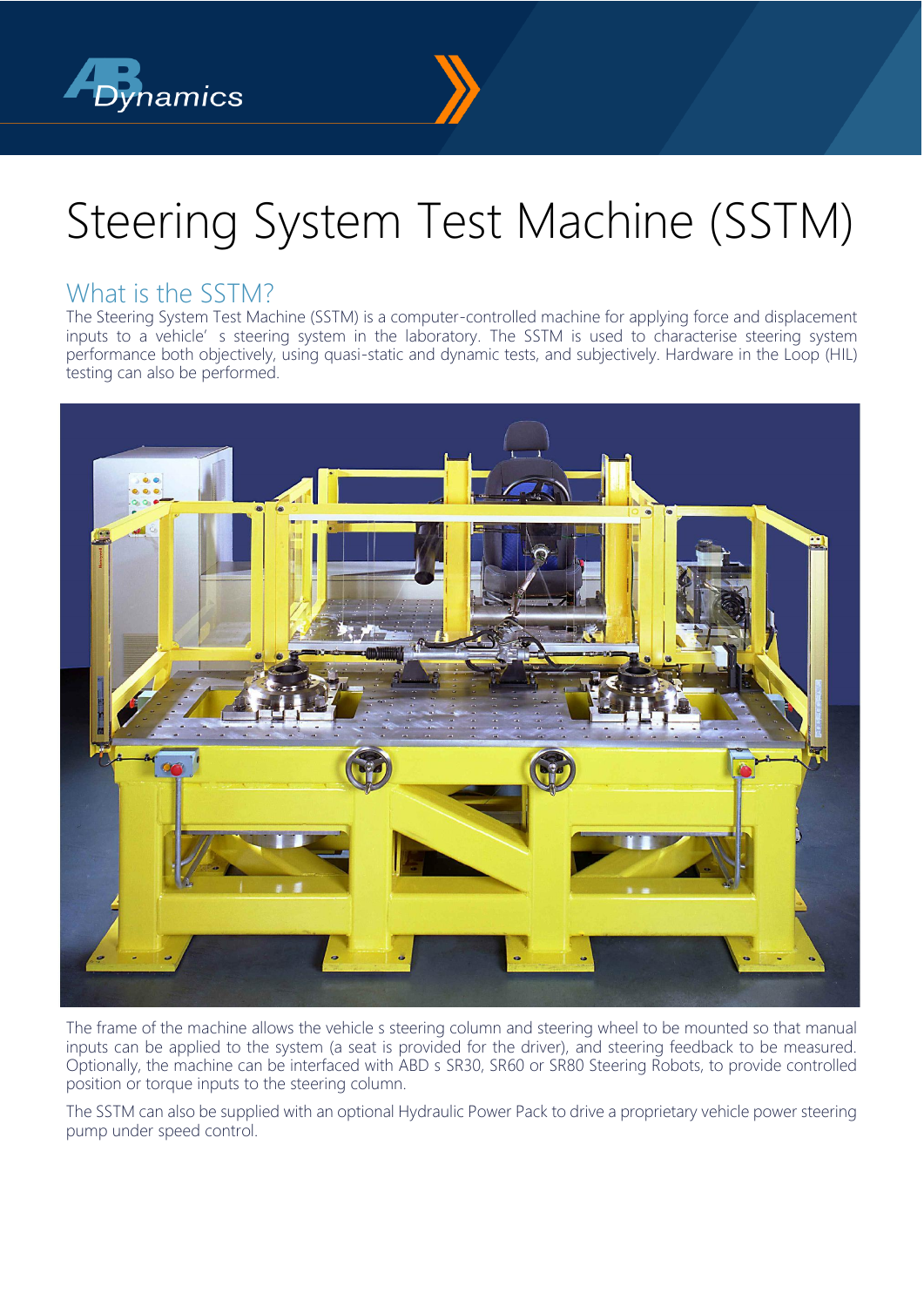# Testing capabilities

The rig can impart a wide variety of forces and displacements to a steering rack. Any of the 4 possible axes (2 x rack actuators, Steering Robot, power steering pump motor) can be controlled simultaneously in any combination of the available control modes; with the one obvious exception that only one axis at a time can be in position control. The rig can operate in standalone mode or in Hardware in the Loop (HiL) mode.

Command signals can be generated in a number of ways:

| Command signal                                                            | Description                                                        |  |
|---------------------------------------------------------------------------|--------------------------------------------------------------------|--|
| Standard template                                                         | User definable Fishhook, square wave, trapezoidal wave, pulse      |  |
|                                                                           | wave, continuous sine, linear sine sweep and constant velocity     |  |
|                                                                           | sine sweep profiles                                                |  |
| <b>ASCII file</b>                                                         | Allows measured vehicle data to be used as command signals         |  |
| User defined force / torque function of<br>rack / steering wheel position | i.e. Steering feel test rack forces are generated as a function of |  |
|                                                                           | rack position (linear, quadratic and cubic terms allowed)          |  |

#### Typical tests are:

| Test description                        | <b>Details</b>                                                         |  |
|-----------------------------------------|------------------------------------------------------------------------|--|
| Open loop force control frequency sweep | Transfer function automatically displayed as Bode plot                 |  |
| Compliance tests                        | Used to determine compliance in steering system                        |  |
| <b>Friction tests</b>                   | Used to determine Rack, Column, and Ball-joint friction levels         |  |
| Steering catch up                       | Used to evaluate power assistance characteristics                      |  |
| Steering feel                           | Rack forces generated as user defined function of rack<br>displacement |  |
| Nibble                                  | Tests that generally use recorded vehicle data as command<br>signals   |  |
| On centre                               |                                                                        |  |
| Parking effort                          |                                                                        |  |





Middleton Drive Bradford on Avon Wiltshire BA15 1GB England Email: info@abdynamics.com Tel: +44(0)1225 860 200

5th May 2019 SP6102 03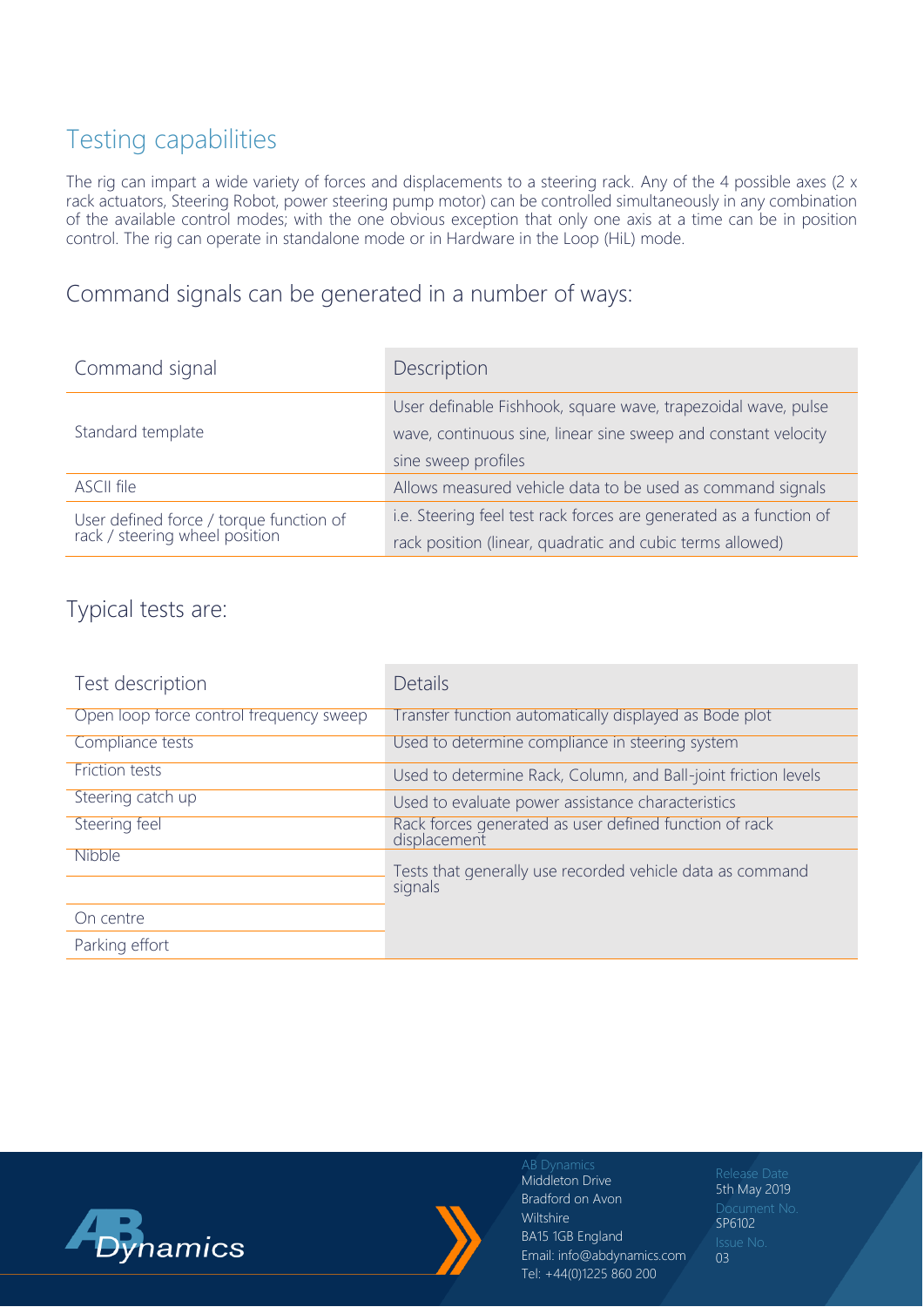# SSTM layout



## Output

A flexible graph-plotting facility is provided to allow any parameter to be plotted against any other.







### Middleton Drive

Bradford on Avon Wiltshire BA15 1GB England Email: info@abdynamics.com Tel: +44(0)1225 860 200

5th May 2019 SP6102 03